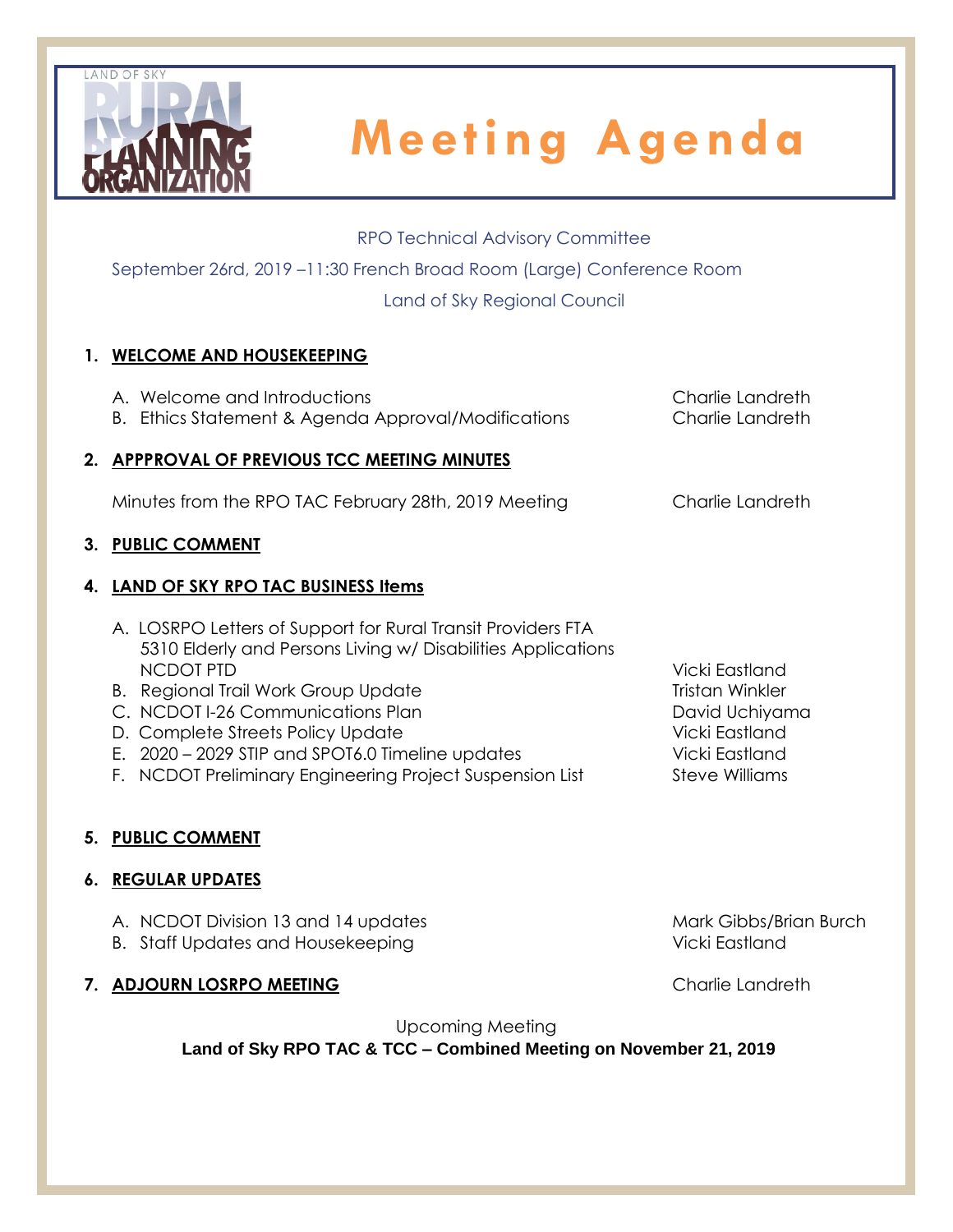

**Item 1B: Ethics Statement**

### **ETHICS AWARENESS & CONFLICT OF INTEREST REMINDER**

**(To be read by the Chair or his or her designee at the beginning of each meeting)** 

**In accordance with the State Government Ethics Act, it is the duty of every Board member to avoid conflicts of interest. Does any Board member have any known conflict of interest with respect to any matters coming before the Board today? If so, please identify the conflict and refrain from any participation in the particular matter involved.**

### **2. APPROVAL OF PREVIOUS MEETING MINUTES:**

### Land of Sky Rural Planning Organization **Technical Advisory Committee Minutes – May 23, 2019**

### Attendees:

Vicki Eastland Steve Williams Troy Wilson Stephen Sparks Wanda Austin Brownie Newman

Matt Wechtel Charlie Landreth Erica Anderson Tristan Winkler Hannah Cook Nick Kroncke

Jason Chappell David Wasserman Kevin Ensley Mark Gibbs Ritchie Rozzelle

### **WELCOME AND INTRODUCTIONS**

Chair Landreth called the meeting to order, welcomed attendees and requested introductions. He read the Ethics Statement, and requested, if there were any conflicts, which would preclude TAC members from voting on business items, to state such for the record, and to refrain from participating in the matter.

#### *Matt Wechtel moved to approve the agenda as presented. Kevin Ensley seconded and the motion carried without further discussion.* **APPROVAL OF TAC MINUTES**

*Matt Wechtel moved to approve the minutes from the February 28, 2019 LOSRPO TAC meeting. Steve Williams seconded and the motion carried without further discussion.*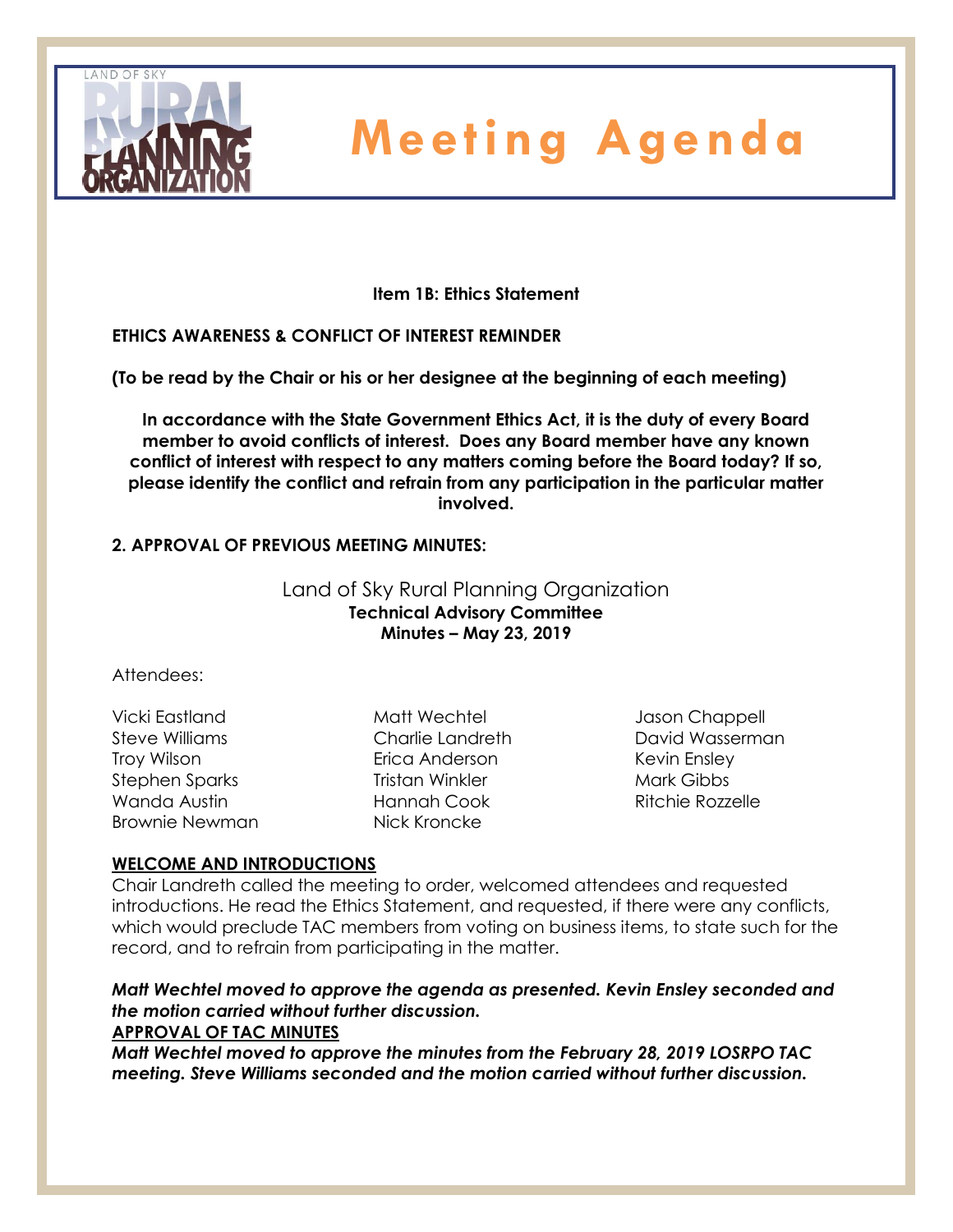

### **PUBLIC COMMENTS**

No public comments were received.

### **BUSINESS**

State Transportation Improvement Program (STIP) Presentation: David Wasserman, PE, NCDOT STIP Western Region Manager, shared with the LOSRPO TAC about the State Transportation Improvement Program. He presented information about the funding distributions in the Draft 2020-2029 STIP. The Draft STIP is scheduled to be adopted by the Board of Transportation at their September 2019 meeting. He shared about the STI law and how it sets the framework for prioritization and project submittal. The funding comes from state dollars, where the legislature appropriates funds for various uses, on an annual basis in the budget. Funds are allocated between highway maintenance, transit and project development, among other uses. A little over \$1 billion is received annually from Federal highways, too.

Developing the STIP means looking into the future: fees are expected to grow slightly as are other funding sources. After 2020, funding scenarios would probably change due to changes in the funding structure. Expenditures in the STIP include highway funds and preliminary engineering (PE) funding, among other funding categories. Some funds are used for mitigation and transition projects. Funding is also allocated for the three project ties: Statewide, Regional Impact, and Division Needs. Funding is further defined in the project tiers. After all funding obligations are met, the remaining funds are available for projects submitted by the transportation Planning regions and the NCDOT divisions.

Mr. Wasserman shared that the STIP has many types of projects including Statewide Mobility, Regional Impact, and Division Need, selected through the prioritization process. It is roughly an even split between highway and non-highway projects in the STIP; however, funded highway projects account for approx. 90% in terms of the level of dollars committed. Challenges are being seen across the state with cost increases for committed projects. NCDOT is working on improving cost estimation for projects.

### *Informational Item. No action required.*

So Your Project is Funded, Now What? – Steve Williams shared a presentation on the process that happens once a transportation project is funded by NCDOT. The presentation is available from LOSRPO or Steve can share it with you.

### *Informational only – no action needed.*

LOSRPO FY 2020 Planning Work Program Approval – Vicki Eastland shared that the FY 2019-2020 Draft PWP has been submitted to NCDOT TPD for review. The Draft was approved by NCDOT and then by the LOSRPO TCC at their May 9 meeting. She noted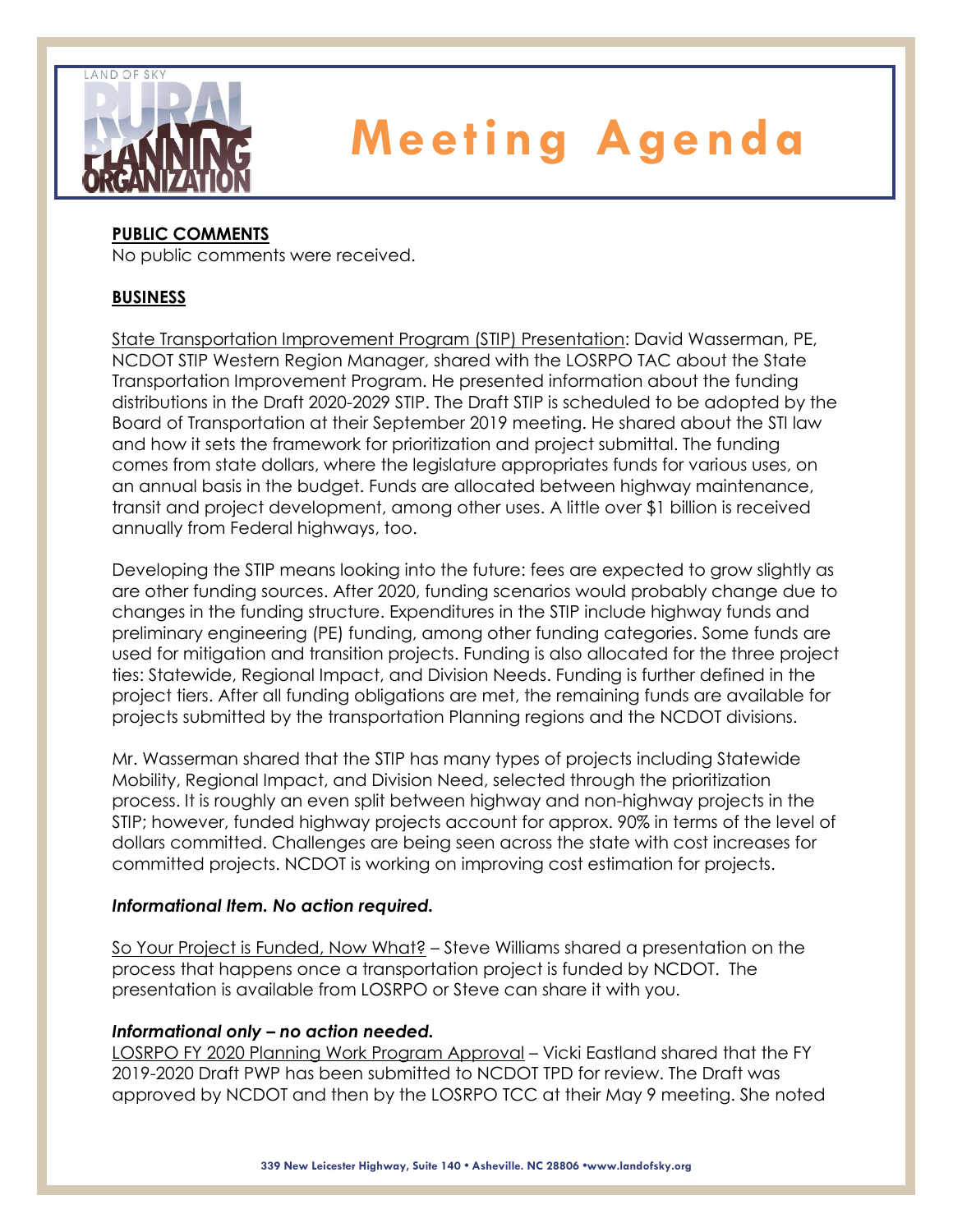

that this is the second year with the format, which shows the breakout of direct charges to the RPO, travel and indirect. The funds shown for each line item of work should more accurately reflect the funding spent on specific tasks. For the most part, the PWP is set up as a continuation of ongoing work RPO staff performs each year. The total PWP for FY 19/20 is \$132,969.

### *Matt Wechtel moved to approve the LOSRPO FY 2019-2020 Planning Work Program (PWP). Jason Chappell seconded and the motion carried without further discussion.*

SPOT5.0 and SPOT6.0 Update: Vicki Eastland provided an update for the upcoming schedule for Prioritization 6.0 timeline and next steps for LOSRPO. Key dates include local meetings to select project submittal (June-August 2019); Draft projects submittal list (September 2019); project prioritization public survey (winter/spring 2019/2020); draft statewide programmed projects and SPOT scores released (July 2020); LOSRPO local input point methodology due (July 31, 2020); local input points for Regional Impact projects due (October 30, 2020); local input points for Division Needs projects due (January 29, 2021); and, draft 2022-2031 STIP released (April 2021). These changes mean that there could be a joint TCC/TAC meeting in November.

Discussion occurred about the benefits of having a joint meeting. Vicki noted that the RPO now has 16 submittal spots for the STIP due to a slight increase in population in the planning region.

### *Informational only – no action needed.*

### **PUBLIC COMMENT**

### **REGULAR UPDATES AND ANNOUNCEMENTS**

Hannah Cook provided Division 13 updates. Steve Williams provided Division 14 updates. Ritchie Rozzelle provided an update on the Strive initiative during the month of May in the region.

### **ADJOURNMENT**

*Brownie Newman moved to adjourn the meeting. Matt Wechtel seconded and the meeting adjourned.*

### **Staff recommended action**:

Review and approve LOSRPO TAC meeting minutes from May 23rd, 2019.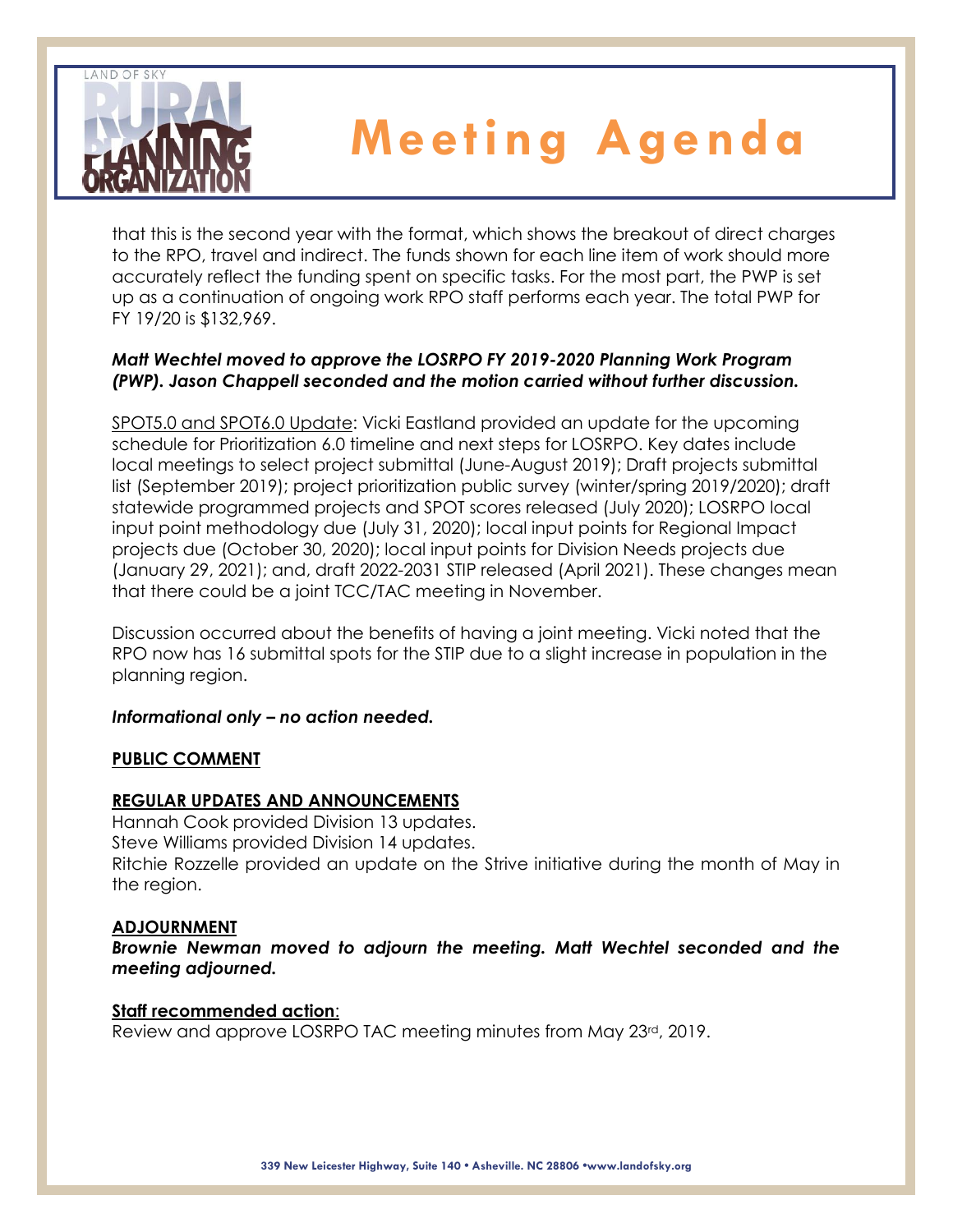

### **4. LAND OF SKY RPO TAC BUSINESS**

### **Item 4A: LOSRPO Letters of Support for Rural Transit Providers FTA 5310 Elderly and Persons Living w/ Disabilities Applications NCDOT PTD** Vicki Eastland

NCDOT Public Transit Division (PTD) requires public transit providers and not for profit agencies to reach out to their MPO/RPO planning partners for letters of support for their applications for Federal Transit Agency (FTA) Section 5310 funds. The (FTA) **Section 5310 Enhanced Mobility for seniors and Individuals with Disabilities** provides funds for programs and projects aiming to improve mobility for seniors and individuals with disabilities by removing barriers to transportation service and expanding mobility options.

### **Staff Recommendations**:

Review and approve the DRAFT letters of recommendation for FTA 5310 funds.

### **Item 4B: Regional Trail Update** Tristan Winkler

Tristan Winkler, FRBMPO Director will provide a brief presentation to the group on a regional trail concept being developed by a Regional Trail Workgroup made up of representatives from local governments and non-profits from across the state. The Regional Trail Plan is anticipated to document a vision of a connected trail system, based on local plans, as well as a brand.

### **Staff Recommendations**

No action required Information only.

### **Item 4C. NCDOT I 26 Communication Plan** David Uchiyama

There are currently several projects programmed to widen I-26 from Hendersonville to Weaverville. Disruptions from construction are expected as with any major transportation improvement project. NCDOT staff will explain the plan to communicate upcoming construction activities on the I-26 corridor and efforts to mitigate traffic disruptions.

### **Staff Recommendations**:

Informational only, no action required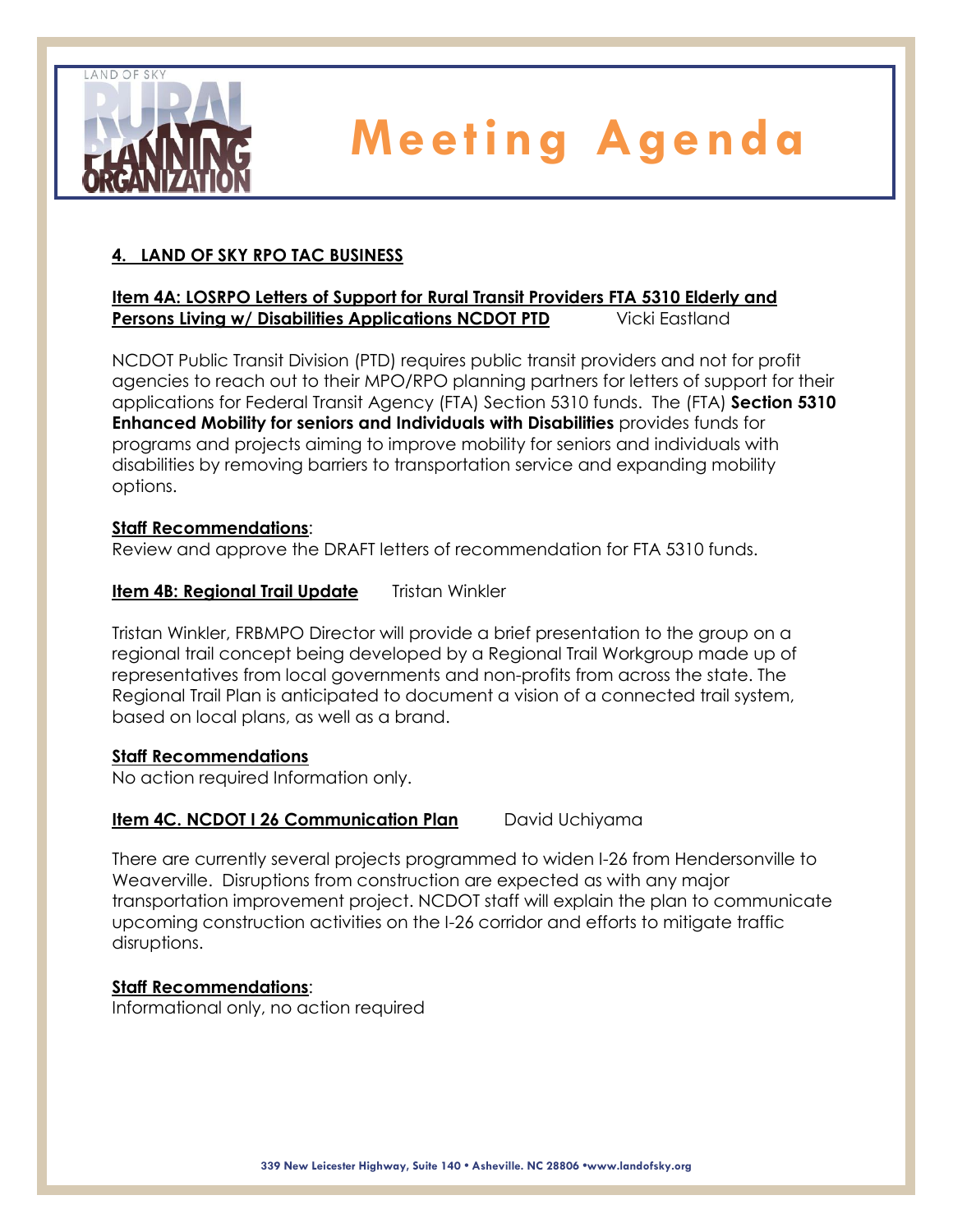

### **Item 4D. NCDOT Complete Streets Policy Update** Vicki Eastland

The NC Board of Transportation recently passed an update to its Complete Streets Policy. The complete policy documentation is attached. One of the most exciting aspects of the new policy is the inclusion of alternate modes with the construction of highway projects and the updated cost share.

### **6.1 Complete Street Cost Share**

*The table below illustrates the funding responsibilities for Complete Streets incorporating bicycle and pedestrian and roadway public transportation facilities.*

| <b>Complete Streets Cost Share</b> |                        |                                            |                   |  |  |  |  |
|------------------------------------|------------------------|--------------------------------------------|-------------------|--|--|--|--|
| <b>Facility Type</b>               | In Plan                | Not in Plan, but<br><b>Need Identified</b> | <b>Betterment</b> |  |  |  |  |
| <b>Pedestrian Facility</b>         | <b>NCDOT pays full</b> | <b>Cost Share</b>                          | Local             |  |  |  |  |
| <b>Bicycle Facility</b>            | <b>NCDOT pays full</b> | <b>NCDOT pays full</b>                     | Local             |  |  |  |  |
| <b>Side Path</b>                   | <b>NCDOT pays full</b> | <b>Cost Share</b>                          | Local             |  |  |  |  |
| <b>Greenway Crossing</b>           | <b>NCDOT pays full</b> | <b>Cost Share</b>                          | Local             |  |  |  |  |
| <b>Bus Pull Out</b>                | <b>NCDOT pays full</b> | <b>Cost Share</b>                          | Local             |  |  |  |  |
| <b>Bus Stop (pad only)</b>         | <b>NCDOT pays full</b> | <b>Cost Share</b>                          | Local             |  |  |  |  |

*Bicycle and pedestrian and public transportation facilities that appear in a state, regional or locally Adopted transportation plan will be included as part of the proposed roadway project. NCDOT will fully Fund the cost of designing, acquiring right of way, and constructing the identified facilities.*

The NCDOT Complete Streets Policy can be viewed on the LOSRPO website [http://www.landofsky.org/pdf/LGS/RPO/Complete\\_Streets\\_Policy.pdf](http://www.landofsky.org/pdf/LGS/RPO/Complete_Streets_Policy.pdf)

### **Staff Recommendations**:

Informational only, no action required

**Item 4E: 2020 - 2029 STIP and SPOT6.0 Timeline updates** Vicki Eastland

The **2020-2029 Statewide Transportation Improvement Program (STIP)** was developed between 2017-2019 through NCDOTs prioritization process, SPOT 5 or P5.0. The STIP is made up of highway and non-highway projects that use state or federal transportation funds. Some projects are carried over from the previous STIP and others are a result of P5.0. The entire LOSRPO STIP can be viewed here [http://www.landofsky.org/pdf/LGS/RPO/LOSRPO\\_2019STIP.pdf](http://www.landofsky.org/pdf/LGS/RPO/LOSRPO_2019STIP.pdf)

The full statewide document can be viewed on the NCDOT website [https://www.ncdot.gov/initiatives-policies/Transportation/stip/Documents/2020-2029](https://www.ncdot.gov/initiatives-policies/Transportation/stip/Documents/2020-2029-final-stip.pdf) [final-stip.pdf](https://www.ncdot.gov/initiatives-policies/Transportation/stip/Documents/2020-2029-final-stip.pdf)

**339 New Leicester Highway, Suite 140 • Asheville. NC 28806 •www.landofsky.org**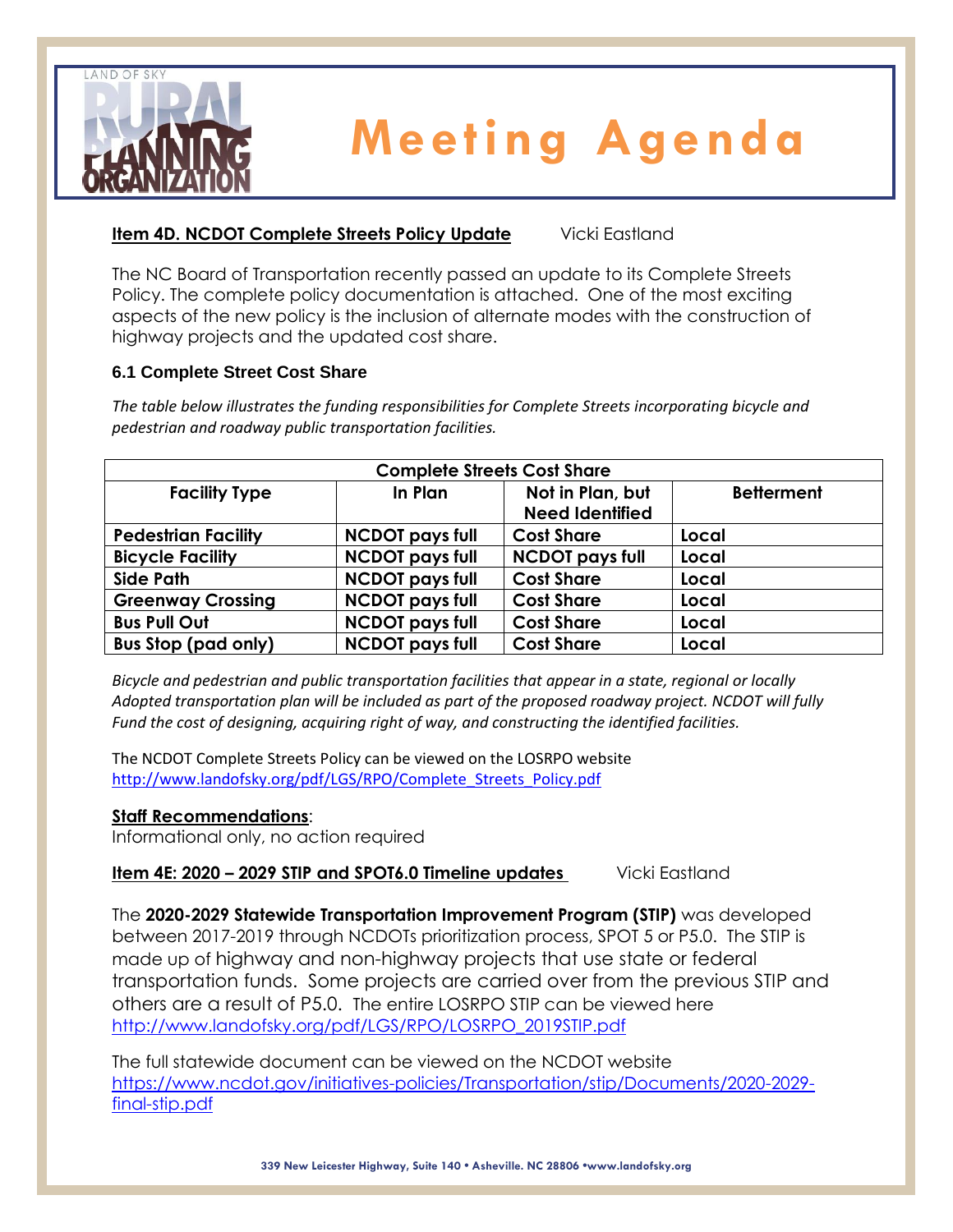

#### **SPOT6.0 Updates Vicki Eastland**

NCDOT has released an updated schedule for P 6.0 that moves several key dates for the process. Here is a table of Key Dates in the process:

| <b>Prioritization Task</b>                                | <b>Estimated Date</b>        |
|-----------------------------------------------------------|------------------------------|
| <b>Local Meetings to select project submittals</b>        | September 2019- January 2020 |
| <b>DRAFT Projects Submittal list</b>                      | February, 2020               |
| <b>Final Project List Approved by LOS TAC</b>             | <b>March 2020</b>            |
| <b>Project Prioritization Public Survey</b>               | Summer - Fall 2020           |
| <b>DRAFT Statewide Programmed Projects and SPOT</b>       | <b>End of February 2021</b>  |
| <b>Scores Released</b>                                    |                              |
| <b>LOSRPO Local Input Point Methodology Due</b>           | <b>March 1st, 2021</b>       |
| <b>Local Input Points for Regional Input Projects Due</b> | May 28th, 2021               |
| <b>Local Input Points for Division Needs Projects Due</b> | October 29th 2021            |
| DRAFT 2023-2032 STIP Released                             | <b>February 2022</b>         |

### **Staff Recommendations**:

No action required Informational only.

### **Item 4F: NCDOT Preliminary Engineering Project Suspension List** Steve Williams

Other NCDOT Cash Balance Updates: NCDOT has suspended work on a number of projects due to concerns of maintaining a minimum cash balance. More than 900 projects across the state are impacted. Projects impacted in our region include (incomplete sentences are from the NCDOT memo):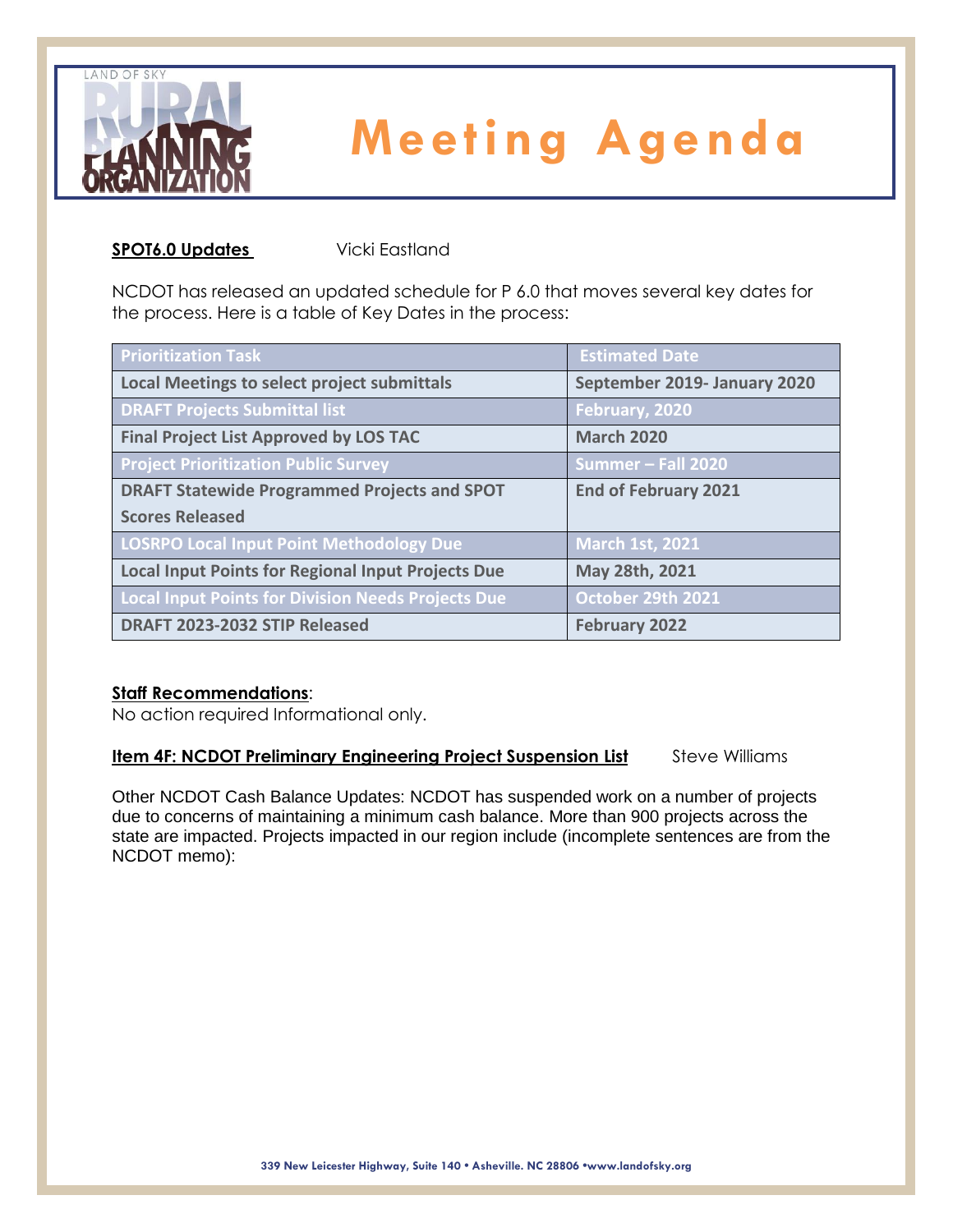

| Div | County          | Project ID    | Description                                                                                                                                                                 |
|-----|-----------------|---------------|-----------------------------------------------------------------------------------------------------------------------------------------------------------------------------|
| 13  | <b>BUNCOMBE</b> | $A-0010AA$    | I-26 (US 19-23)FROM SR 1781 (BROADWAY STREET) - EXIT<br>25                                                                                                                  |
| 13  | <b>BUNCOMBE</b> | $A-0010AB$    | I-26 (US 19/23)FROM US 25 TO SR 2007 (MARS HILL<br>HIGHWAY)                                                                                                                 |
| 13  | <b>BUNCOMBE</b> | A-0010AC      | I-26(US 19/23)FROM SR 2207 (MARS HILL HIGHWAY) TO<br><b>SOUTH OF S</b>                                                                                                      |
| 13  | <b>BUNCOMBE</b> | U-6173        | US 25/US 70 FROM NORTH OF SR 1584 (TILLERY BRANCH<br><b>ROAD) TO S</b>                                                                                                      |
| 13  | <b>BUNCOMBE</b> | I-4759        | Convert grade separation to an interchange and construct two lane<br>roadway on I-40 at SR 1228 (Liberty Road) from US 19-23/NC<br>151 to SR 1224 with part on new location |
| 13  | <b>BUNCOMBE</b> | $I-6054A$     | I-40 BUNCOMBE & HAYWOOD COUNTIES FROM US<br>74(SMOKY MOUNTAIN E                                                                                                             |
| 13  | <b>BUNCOMBE</b> | $I-6054B$     | I-40 BUNCOMBE & HAYWOOD COUNTIES FROM NC 215<br>(CHAMPION DRIVE                                                                                                             |
| 13  | <b>BUNCOMBE</b> | I-5889B       | I-40 BUNCOMBE COUNTY Roadway Rehabilitation I-40 from<br>MP 46                                                                                                              |
| 13  | <b>BUNCOMBE</b> | U-5973        | US 19 BUSINES AND SR 1740 (NEWSTOCK ROAD)<br>CONSTRUCT INTERSECTION IMPROVEMENTS                                                                                            |
| 13  | <b>BUNCOMBE</b> | U-5972        | NC 63 (NEW LEICESTER HWY)NC 63 (NEW LEICESTER<br>HIGHWAY) FRM N                                                                                                             |
| 13  | <b>MADISON</b>  | B-5895        | REPLACE BRIDGE 67 OVER FRENCH BROAD RIVER ON<br><b>US 25/US 70</b>                                                                                                          |
| 13  | <b>MADISON</b>  | BR-0089       | Replace Bridge 560015 on NC212 over Shelton Laurel Creek                                                                                                                    |
| 13  | <b>MADISON</b>  | R-5837        | US 25, FROM US 25/70 BUSINESS (NORTH MAIN STREET)<br>TO SR 1143                                                                                                             |
| 13  | <b>MADISON</b>  | R-5924        | US 25/70 FROM EAST OF SR 1392 (SKYWAY DRIVE) TO US<br>25/70 BU                                                                                                              |
| 14  | <b>HAYWOOD</b>  | B-3186        | REPLACE BRIDGE 155 & 158 OVER RICHLAND CREEK ON<br><b>US 23-74 NBL</b>                                                                                                      |
| 14  | <b>HAYWOOD</b>  | <b>B-5541</b> | REPLACE BRIDGE 236 OVER SR 1513 ON I-40                                                                                                                                     |
| 14  | <b>HAYWOOD</b>  | <b>B-5898</b> | REPLACE BRIDGE 168 OVER US 19 AND US 23 ON US<br>23/US 74                                                                                                                   |
| 14  | <b>HAYWOOD</b>  | B-5982        | US 74 REPLACE BRIDGE 430095 OVER SOUTHERN<br>RAILROAD.                                                                                                                      |
| 14  | <b>HAYWOOD</b>  | BR-0022       | Bridge 430122 on US 19,23,74 SBL over NC 209                                                                                                                                |
| 14  | <b>HAYWOOD</b>  | I-5834        | I-40 FROM MILE MARKER 27 TO MILE MARKER 34.<br>PAVEMENT REHABIL                                                                                                             |
| 14  | <b>HAYWOOD</b>  | I-5924        | I-40 - HAYWOOD COUNTY FROM MILEMARKER 15 TO<br>MILEMARKER 20.5.                                                                                                             |
| 14  | <b>HAYWOOD</b>  | I-5928        | I-40 - HAYWOOD COUNTY FROM MILEMARKER 34 TO<br><b>BUNCOMBE COUNTY</b>                                                                                                       |

**339 New Leicester Highway, Suite 140 • Asheville. NC 28806 •www.landofsky.org**